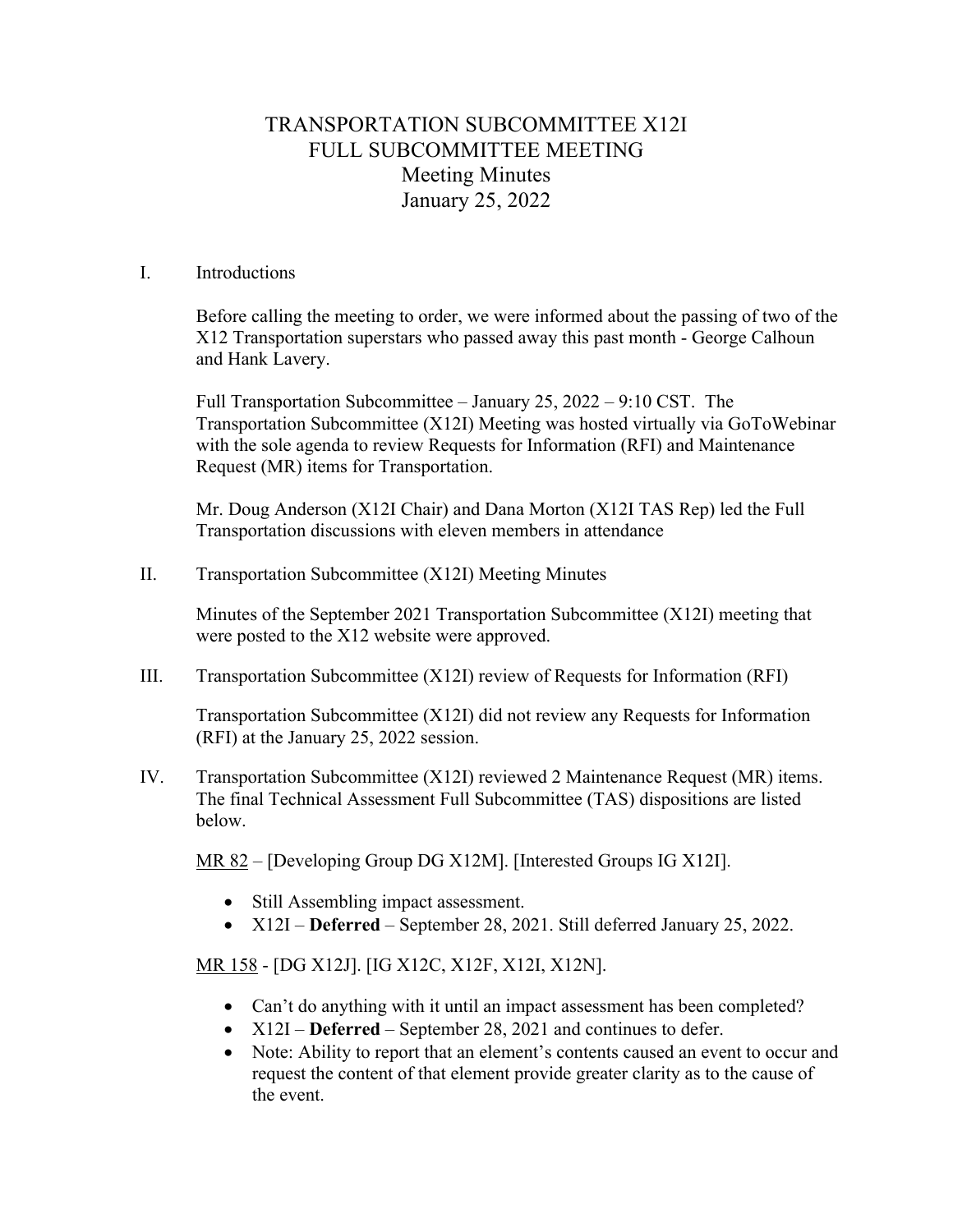- Doug Anderson created several courses of actions, but the main recommendation is to create new Data Element for "Copy of Data Element"
- V. Transportation Subcommittee (X12I) expressed interest in 7 Maintenance Request (MR) items that are in "Review Assignment" status

MR 176 [ DG X12N|AH01 ]

*X12N IGs: Harmonize the use of Source of Payment Typology Codes*

MR 187 [ DG X12N ]

*EDI Standard: C003 Composite Medical Procedure Identifier - Modify the semantic note*

MR 189 [ DG X12N & X12J ]

*EDI Standard: Add data element to the HSD Segment*

MR 191 [ DG X12M ]

*EDI Standard: 897 Data Synchronization: Revise LOOP 3100 and CER repetitions*

MR 195 [ DG X12C ] [ INTERESTED GROUP(S) X12I X12M X12N ]

*New White Paper describing the usage of repeating segments and loops*

- Not officially assigned to X12C yet
- Frank Napoli has voiced concerns here: https://x12.imeetcentral.com/x12c/folder/WzIwLDQ2OTQzMzRd/WzIsODE wNzE4ODhd/?&pgref=

MR 203 [ DG X12J ] [ INTERESTED GROUP(S) X12I X12M ]

*Data Element 480: Change definition to remove "sub-release"*

MR 204 [ DG X12C ] [ INTERESTED GROUP(S) X12I X12M X12N ]

*Data Element I70: Ensure all code values represent specific encodings*

VI. Transportation Subcommittee (X12I) New Project Proposals

No new project proposals were submitted.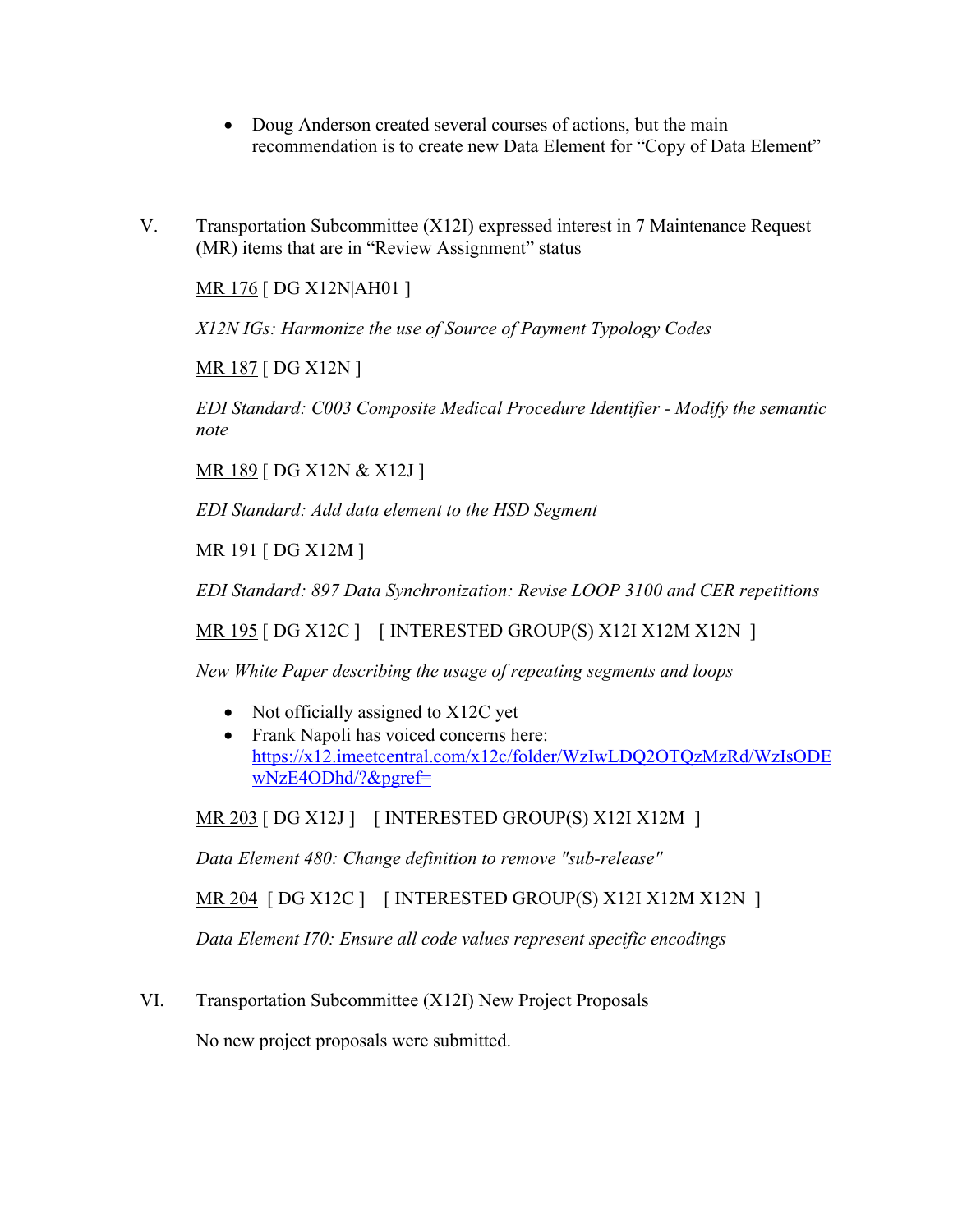VII. Transportation Subcommittee (X12I) Steering Committee update

The Steering Committee will meet on Thursday January 27, 2022 so no update at this time. Items of interest will be discussion of the MR process and getting an update on progress at every Steering Committee meeting.

## VIII. Transportation Subcommittee (X12I) Old Business

We had a lengthy discussion of the MR process and the need for improvement in the tools available. The chair is to continue to push for better tools sooner.

MR process has to be fixed. We are creating rules as we go along.

Multiple steering committees were supposed to be meeting in-between standing meetings, but that has not occurred. Staff's response was going to come from Cathy. Gary declared it's a work-in-process, but in reality, the process has not changed. There are no clear rules to follow. We can't do our work until this is straightened out. This is designed for TR3, but does not work well outside of this realm. Steve Bass said "it was not my design, and we were only told what we were supposed to do".

### IX. Transportation Subcommittee (X12I) New Business

Issue uncovered in the MR process is that comments/suggestions do not seem to be captured in the MR listing (example MR 158). This needs to be addressed.

New MR request from Rail to move current Customs and Border Protection code list to X12. 581 Customs Entry Type Code. 599 Manifest Unity Code.

"Carta Porte" is an annex to the Digitalized Tax Receipts (CFDI) that will help Mexican tax authority (SAT by its Spanish acronym) certify the ownership/type of goods, origin/destination, mode of transportation. New regulations will be enforced March 31, 2022 by the Mexican tax authority. This will affect all revenue shipments in and out of Mexico. Rail is making changes to the 404 and 417 to support Carta Porte. **These regulations apply to all modes of transportation, not just rail**. Newest thing is federal taxpayer ID which has to be associated to the consignee. Other things are required like the UUI, the SAT hazmat code, Mexico tariff rate code, etc. SAT wants to have all the information any time the commodity or packages change, you must provide the piece count.

Is it a wise expenditure of X12 funds to host in-person meetings, especially with so few people in attendance at this meeting (30 out of 240 registered)? Jim Taylor has voiced this opinion, but it was a minority opinion at the board of directors.